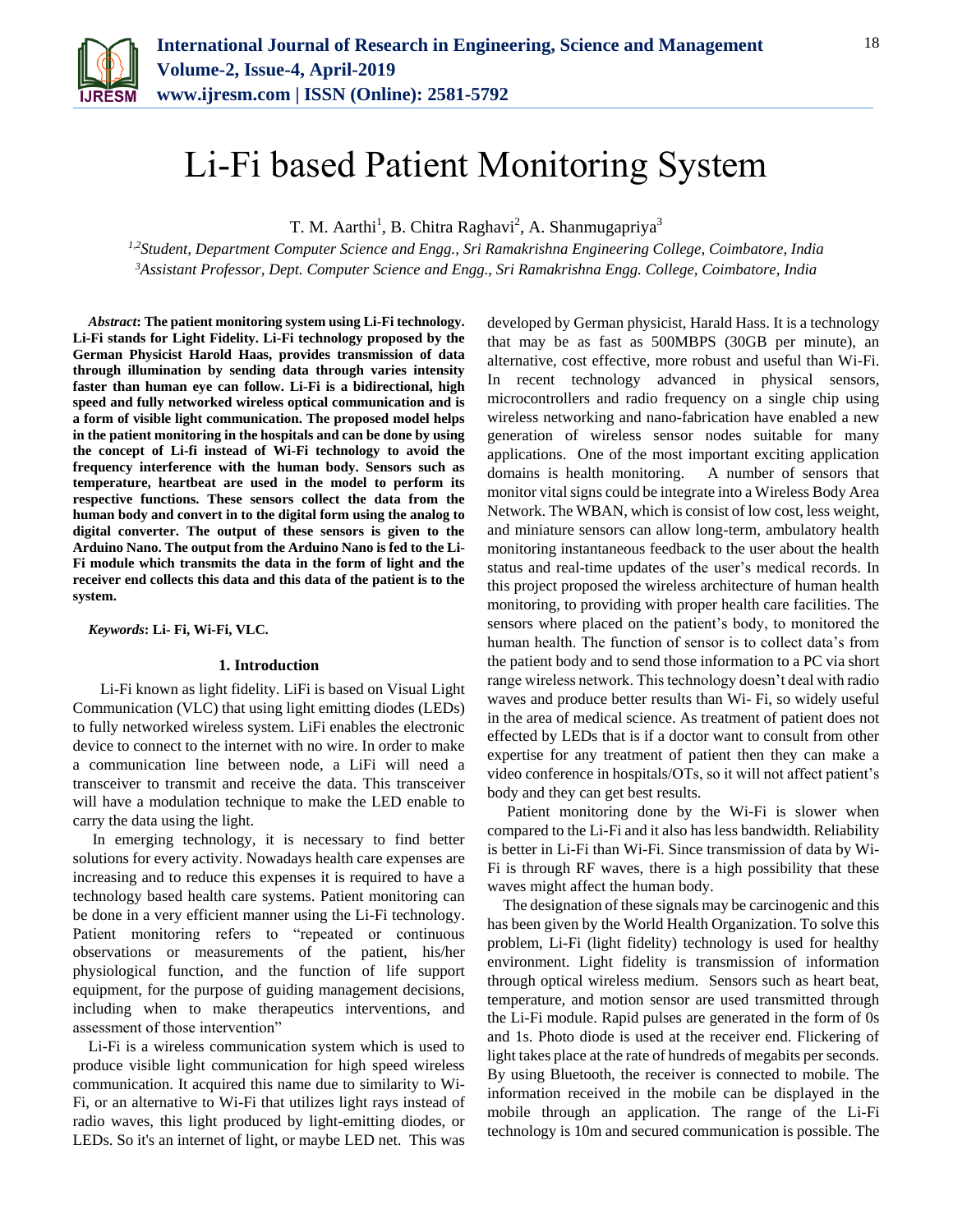

transmission of information by light through wireless is termed as Visible Light Communication (VLC).

### **2. Communication in hospitals**

In hospital, there are many devices which work on Wi-Fi such as infusion pumps, lung ventilators. Apart from the interference with medical equipment, an EMI affects human body also in the form of diseases like immune dysfunction. in worst case, it may lead to cancer. Hospitals are places where both EMI sensitivity and security of medical details are issues with the uses of Wi-Fi. To combat the above limitations of Wi-Fi in health monitoring system, Li-Fi is used.

Constant monitoring of patient's health condition in hospital is either manual or wireless fidelity (Wi-Fi)-based system. Wi-Fi-based system becomes slow in speed due to exponentially increased scalability. In this scenario, light fidelity (Li-Fi) finds the places wherever Wi-Fi is applicable with additional features of high speed data network. Apart from the speed factor, Li-Fi is more suitable in hospital application for monitoring the patient's conditions without frequency interference with human body. This experiment proposes an application of Li-Fi network in the hospital for monitoring the patient's conditions such as temperature, heartbeat using respective sensors. The collected data from the sensors is transmitted to the sink, and further these data are processed using microcontroller and display the output in the system. Based on the concept of visible light communication, a prototype model is built with the Arduino UNO microcontroller.

A Li-Fi-based health-care monitoring hospital system secure patient's body from attack of many types of disease, as the resistance power of patients, is very low. Not only improving the patient's health conditions but also communications among the physicians and clinicians. Wireless technology with LiFi system enables clinicians to monitor patients remotely and give them timely health information, reminders, and support. Li-Fi technology ameliorates medical field to the next level.



**3. Proposed system**

In the proposed system the patient is monitored using LiFi instead of Wi-Fi. the objective of the system is to monitoring the pulse rate and temperature of the patient using LI-FI. The sensed data is then converted into digital form in the microcontroller. The microcontroller that is used here is the Arduino Nano microcontroller (ATmega328). The output from the microcontroller is fed to the Li-Fi module which transmits the data in the form of light and the receiver end collects this data and display the output in the system. The transmitter consists of the LED bulb and the receiver consists of a solar panel. The Operating Voltage (logic level) used here is 5 V. The input voltage recommended is 7-12v and the limited input voltage value is 6-20 V.

### **4. Module description**

Arduino IDE, which is used to write and upload the computer code to the physical board. Arduino is a prototype platform based on an easy-to-use hardware and software. It consists of a circuit board, which can be programed. LM35 Temperature Sensor is used which is a semiconductor based sensor. The transmitter is used to receives a signal from the PC using USB Cable then from GPIO pins on the Arduino, this signal controls the transistor which open and close the power supply to the LED.

The receiver converts the incoming light into an electrical signal and feeds it into the microcontroller. The receiver filters and amplifies the signal. And, a solar panel is connected with the receiver to transmit the data. The transmitter is used to receives a signal from the PC using USB Cable then from GPIO pins on the Arduino, this signal controls the transistor which open and close the power supply to the LED. The receiver converts the incoming light into an electrical signal and feeds it into the microcontroller. The receiver filters and amplifies the signal. And, a solar panel is connected with the receiver to transmit the data.

#### *A. Transmitter section*

The power supply is converted from AC to DC using the step down transformer from 230V to 5V DC with the bridge rectifier; the voltage regulator LM7805 is used, filter capacitor of 1000muF is used to filter the noise produced from circuit. Three sensors –heartbeat, temperature sensors are connected to Arduino NANO (AT-MEGA 328) microcontroller shown FIG: 6.4.1. In the heart beat sensor the pulses are recorded based on optical power variation as light is scattered or absorbed during its path through the blood as the heart beat changes. Temperature sensor LM35 is used to measure temperature of patient with electrical output proportional to Celsius. The readings of the respective sensors are displayed on the system.

### *B. Temperature sensor*

The temperature sensor that is used in the proposed model is LM35. It is a thermistor that is used to measure temperature of patient. Temperature sensor LM35 can be used to measure body temperature. The electrical output is proportional to the temperature in Celsius. With the current variations the temperature of the patient is measured. The transmitter is used to receives a signal from the PC using USB Cable then from GPIO pins on the Arduino, this signal controls the transistor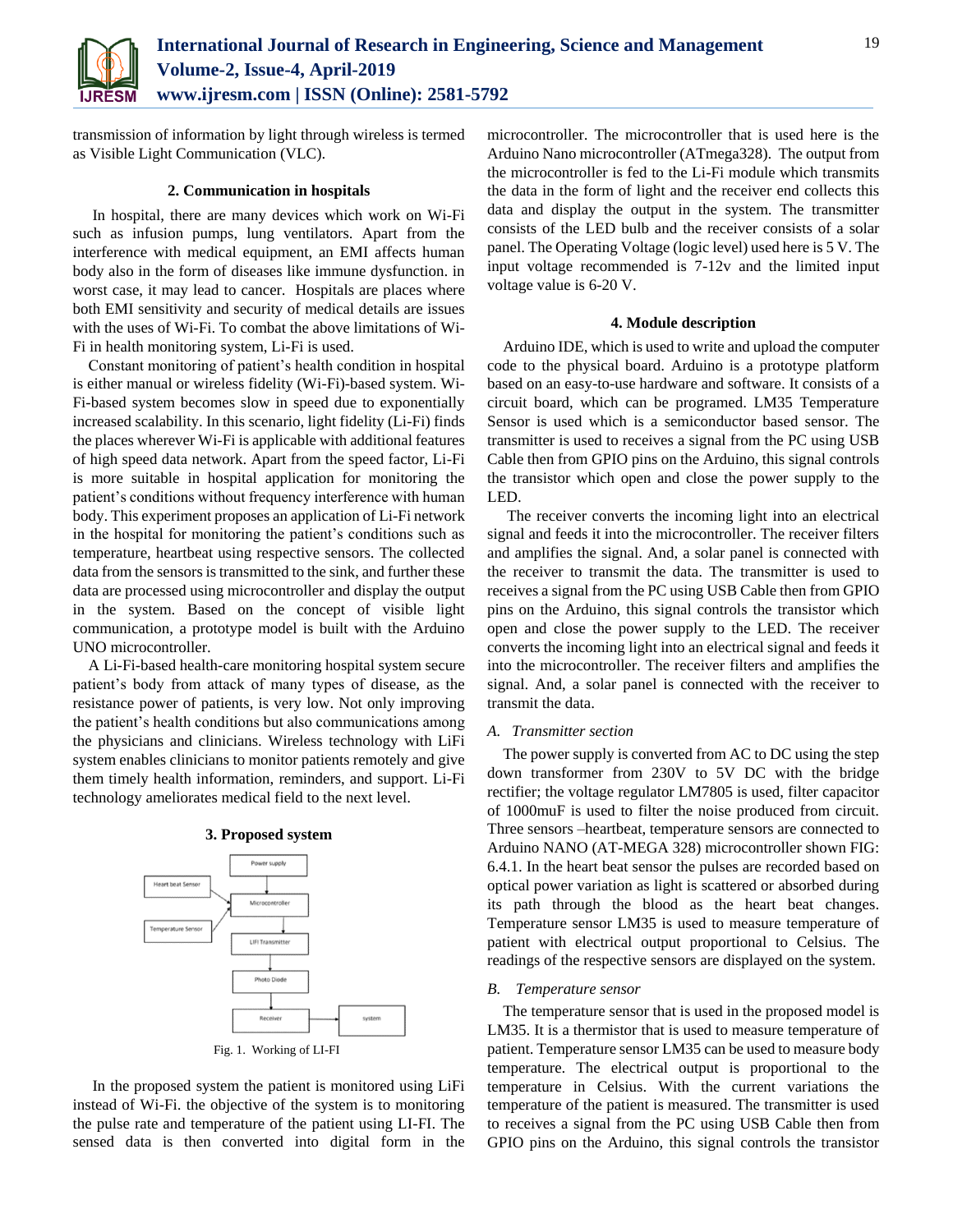

# **International Journal of Research in Engineering, Science and Management Volume-2, Issue-4, April-2019 www.ijresm.com | ISSN (Online): 2581-5792**

which open and close the power supply to the LED.



# *C. Heart beat sensor*

It consists of a bright red LED and a light detector. When the finger is placed close to the sensor a certain amount of light passes through the finger and depending upon the intensity of the light detected in the detector the current is produced accordingly. When no finger is placed brighter light intensity is detected by the detector. So based on the current variations the pulses are recorded and data is obtained.



# *D. Receiver section*

A photodiode is used as a receiver in this section which works as a light to electricity convertor. In the receiver section the data transmitted is received with the help of photo detector the receiver section is kept line of sight to the transmitter. The transmitted data is collected and transmitted to the system. The receiver converts the incoming light into an electrical signal and feeds it into the microcontroller. The receiver filters and amplifies the signal. And, a solar panel is connected with the receiver to transmit the data.

## **5. Experiments and results**

The output of the sensors is displayed in the system. The information regarding the patient is sent to the end user using the software application Li-Fi data monitoring.

# *A. Displaying the result through hyper terminal software*

| New Connection HyperTerminal<br>File Edit View Call Transfer Help |                                                     |   |          |
|-------------------------------------------------------------------|-----------------------------------------------------|---|----------|
|                                                                   |                                                     |   |          |
|                                                                   |                                                     |   |          |
|                                                                   |                                                     |   |          |
|                                                                   | <b>Connection Description</b>                       | 7 | $\times$ |
|                                                                   |                                                     |   |          |
|                                                                   | New Connection                                      |   |          |
|                                                                   | Enter a name and choose an icon for the connection: |   |          |
|                                                                   | Name:                                               |   |          |
|                                                                   | las                                                 |   |          |
|                                                                   | loon:                                               |   |          |
|                                                                   | $\epsilon$                                          |   | ×        |
|                                                                   |                                                     |   |          |

Fig. 4. Connection description

| 0.6898<br>w |                                                 |                                                          |                   |  |
|-------------|-------------------------------------------------|----------------------------------------------------------|-------------------|--|
|             | Cowed lo                                        |                                                          | Ť<br>$\mathbf{x}$ |  |
|             | $\overline{a}$                                  |                                                          |                   |  |
|             |                                                 | Estar databalla the phone surelies that you want to dail |                   |  |
|             | <b>Contyingum 2014 011</b><br><b>Jose code:</b> | 31                                                       |                   |  |
|             | Prono naskar                                    |                                                          |                   |  |
|             | Connectuary (COMS)                              |                                                          | ٠                 |  |
|             |                                                 | OK Carol                                                 |                   |  |

Fig. 5. Connect using com5

| <b>COVIS Angelford</b> |                    | ٠                    | × |
|------------------------|--------------------|----------------------|---|
| Part Sattings          |                    |                      |   |
| <b>Boys word</b> 240   |                    | w                    |   |
| Establis III           |                    | 니                    |   |
|                        | <b>Party Store</b> | 니                    |   |
| Shap better 1          |                    | w                    |   |
| Roy certo). Hashare    |                    | ۰                    |   |
|                        |                    | <b>Federa Ostado</b> |   |
|                        | OK Cancel          | <b>Hotel</b>         |   |

Fig. 6. Description of Com5 Properties

| <b>CAS Reported</b> |                   | ,,                    | $\mathcal{N}$ |
|---------------------|-------------------|-----------------------|---------------|
| Pot Sellings        |                   |                       |               |
| Unpersecret 960     |                   | w                     |               |
| Dastes III          |                   | $\sim$                |               |
|                     | <b>Raily Time</b> | ۰                     |               |
| Sep bis 1           |                   | w                     |               |
| Roy centrol: None   |                   |                       |               |
|                     |                   | <b>Redon Defaults</b> |               |
| OK.                 | Cancel            |                       |               |

Fig. 7. Reset the properties to default values



Fig. 8. Displaying the results

### **6. Conclusion**

Patient monitoring can be done efficiently using Li-Fi technology. It reduces the radio interference in human body. It monitors the patient automatically and continuously. It is shown that Li-Fi network is successfully can be used as a high-speed and safe to human body data communication to provide realtime monitoring of heartbeats, temperature, and various other parameters. Li-Fi is emerging as more suitable networks in next generation healthcare services in the hospital. Using this technology in medical field makes diagnosis faster and allows to access the internet along with the radio waves based devices. The proposed system is fully automated.